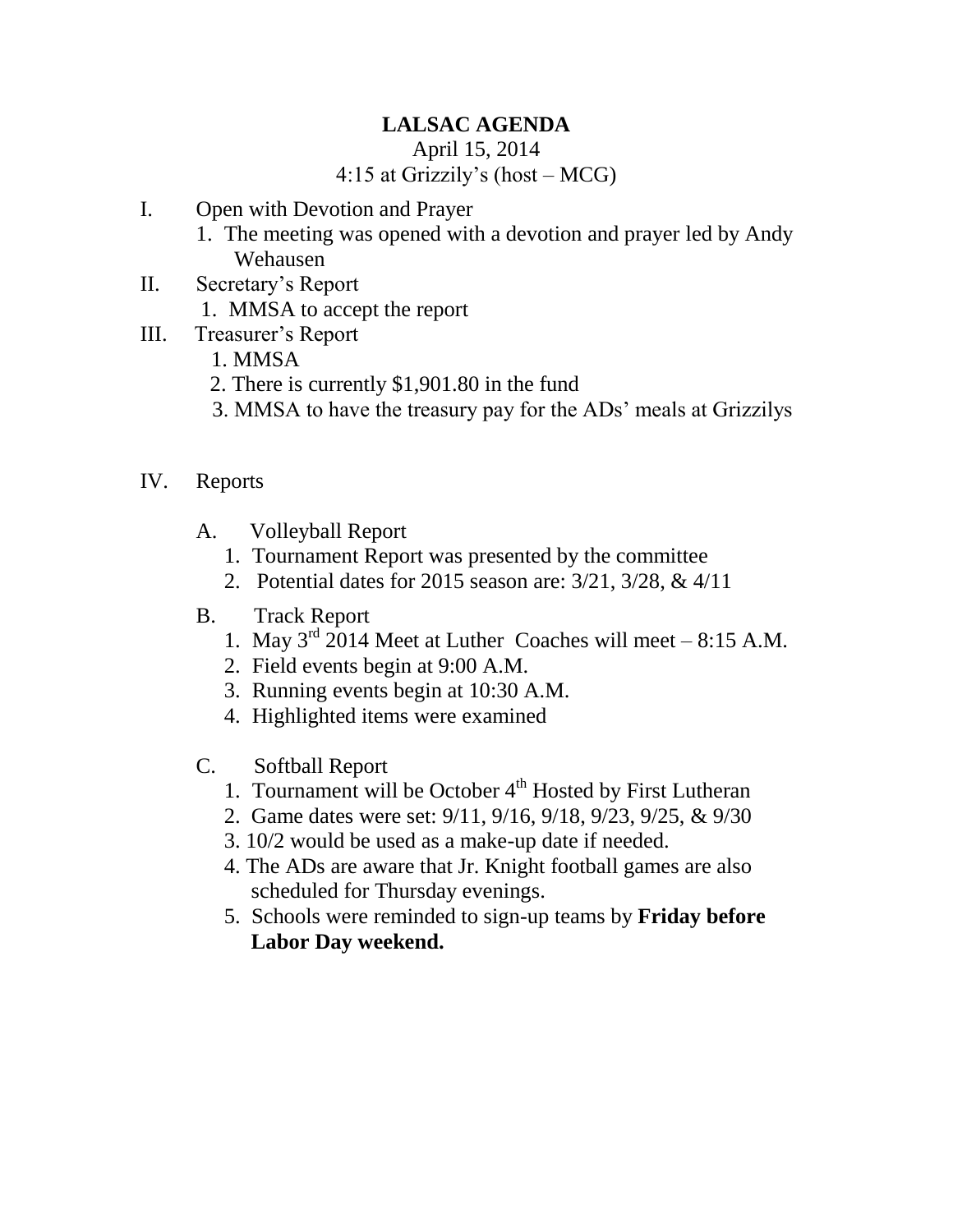## D. Basketball Report

1. Dates for 2014-2015 season will be:

Nov. 7, 14, 21, 25(Tues) Dec. 5, 12, 19 Jan. 9, 16, 23, 30 B Bounce Off Jan. 10-11 B Girls Tourny Jan. 17 2015 LALSAC Tournament Feb. 6-8

 2. The following schools reported they would not have teams for next year:

> MCG No A teams Immanuel No B girls Bangor No A girls

- 3. There was discussion about ways to shorten the B-ball season.
- 4. The committee will be meeting to discuss the upcoming season.

Schools were encouraged to send their ideas to the group.

V Old Business  $A<sub>1</sub>$ 

## VI New Business

A. Christina Houlihan Request

1. MMSA to donate \$75 in scholarship money

B. **Andy Wehausen requested that ADs send information to him about their school's policy for students participating in public school sports.**